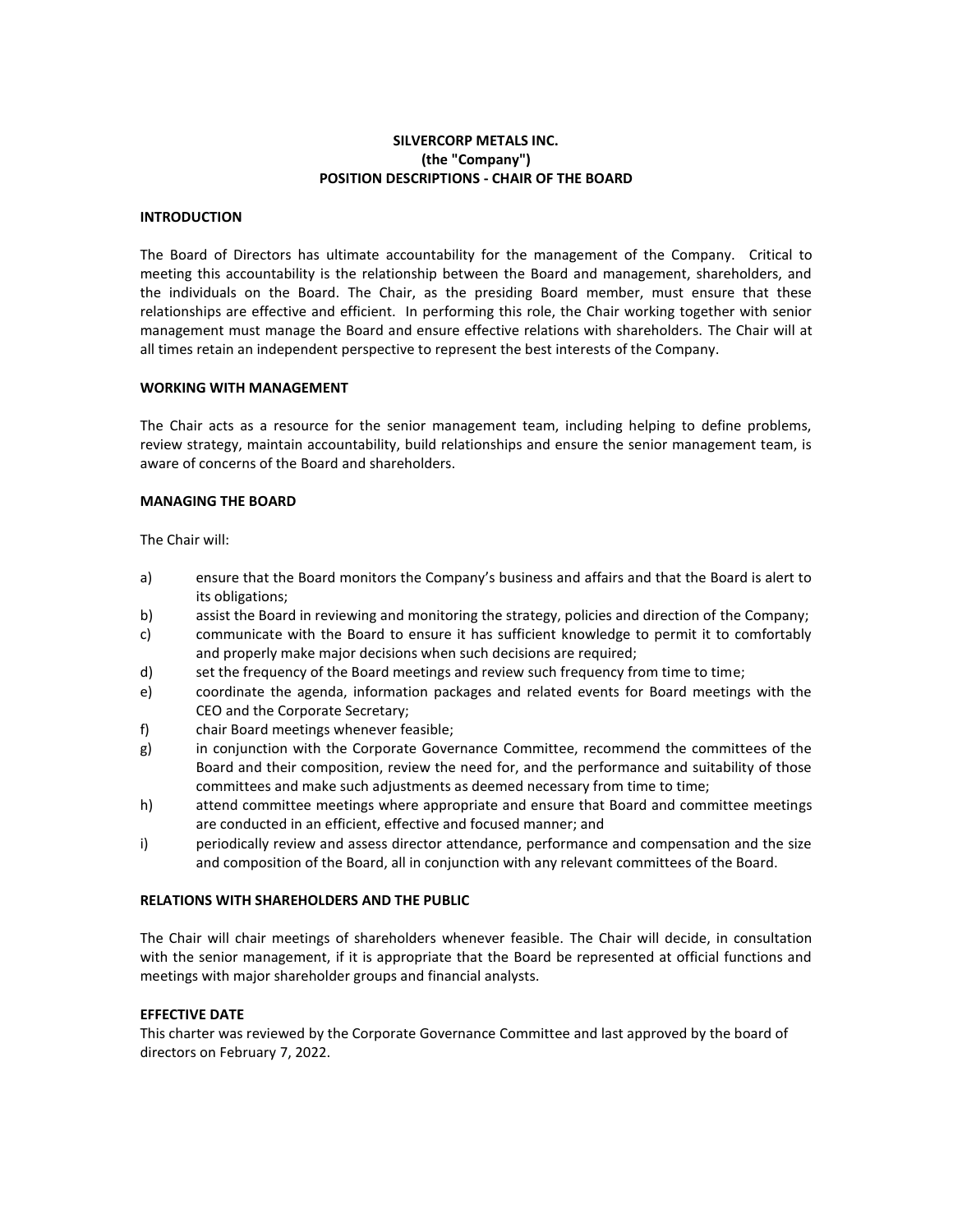# **SILVERCORP METALS INC. (the "Company")**

# **POSITION DESCRIPTION – LEAD INDEPENDENT DIRECTOR**

### **OBJECTIVES**

The Lead Director will:

- a) act honestly and in good faith with a view to the best interests of the Company;
- b) exercise the care, diligence and skill that a reasonably prudent individual would exercise in comparable circumstances; and
- c) act in accordance with the obligations contained in the corporate and securities legislation of each province and territory of Canada in which the Company is incorporated or is a reporting issuer, and with other relevant legislation and regulations, and the Company's constituting documents.

# **DUTIES AND RESPONSIBILITIES**

The Lead Director will:

- a) meet the criteria for independence (i) under the rules of the NYSE MKT; (ii) under the rules of the Toronto Stock Exchange; and (iii) as established by the Board;
- b) be unrelated (i) under the rules of the Toronto Stock Exchange and (ii) as established by the Board;
- c) collaborate with the Chairman and Corporate Secretary to set Board meeting agenda and shall have principal responsibility to ensure that matters of concern or interest to the independent Directors are appropriately scheduled for discussion at Board meetings;
- d) chair Board meetings in the absence of the Chairman and shall provide feedback to the Chairman and others, as appropriate, from such meetings;
- e) together with the full Board, will evaluate the performance of the Chief Executive Officer/Chairman and will meet with the Chairman to discuss such evaluation;
- f) exercise good judgment and act with integrity;
- g) use his or her abilities, experience and influence constructively;
- h) be an available resource to management and the Board;
- i) respect confidentiality;
- j) advise the Chair, in advance whenever feasible, when introducing significant and/ or previously unknown information or material at a Board meeting;
- k) understand the difference between governing and managing, and not encroach on management's area of responsibility;
- l) ensure that potential conflict areas, real or perceived, are appropriately identified and reviewed;
- m) when appropriate, communicate with the Chair between meetings;
- n) demonstrate a willingness and availability for one on one consultation with the Chair; and
- o) have the authority, in appropriate circumstances, to engage outside advisers at the Company's expense, after approval from the Corporate Governance and Nominating Committee.

To enhance the effectiveness of Board and committee meetings, the Lead Director will:

- a) prepare for Board and committee meetings by reading reports and background materials prepared for each meeting; and
- b) attend as many Board and committee meetings as feasible.